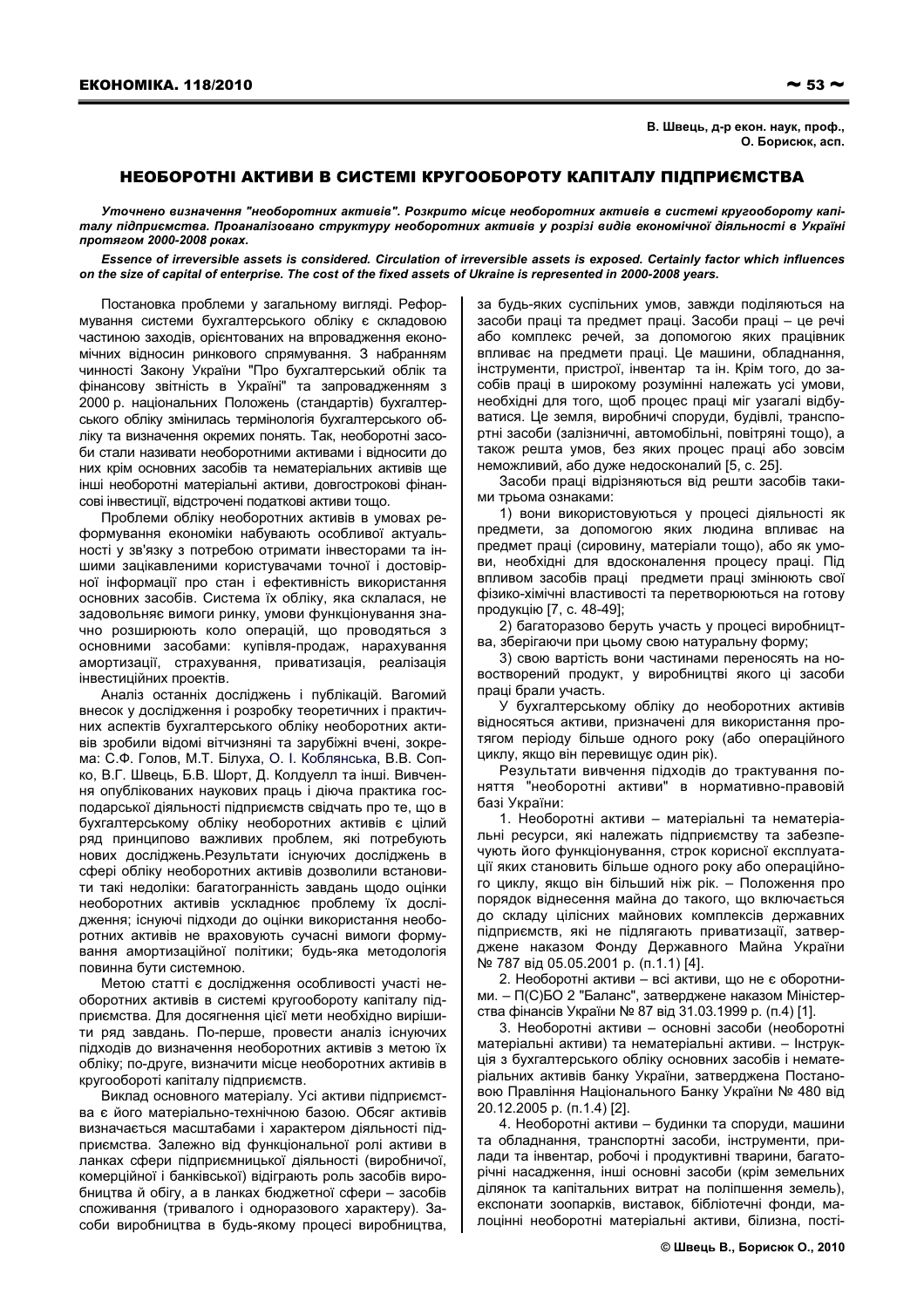льні речі, одяг та взуття, тимчасові нетитульні споруди, природні ресурси, інвентарна тара, матеріали довготривалого використання для наукових цілей, авторські та суміжні з ними права, інші нематеріальні активи. -Типова інструкція про порядок списання матеріальних цінностей з балансу бюджетних установ, затверджена спільним наказом Державного Казначейства України та Міністерства Економіки України № 142/181 від 10.08.2001 р. (п.2) [3].

За результатами вивчення можна вказати на неоднозначність тлумачення поняття "необоротних активів" в нормативно-правових актах, які регулюють бухгалтерський облік в різних сферах діяльності.

Узагальнюючи різні підходи, на нашу думку, під необоротними активами треба розуміти активи. що використовуються підприємством у його діяльності протягом тривалого періоду часу (більше одного року або нормального операційного циклу, якщо він більше одного року) та від використання яких підприємство очікує отримати в майбутньому економічні вигоди; при умові, що їх вартість може бути достовірно визначена.

В України виділяють наступні групи необоротних активів: нематеріальні активи; незавершене будівництво; основні засоби; довгострокові біологічні активи; довгострокові фінансові інвестиції; довгострокова дебіторська заборгованість; відстрочені податкові активи; інші необоротні активи [1].

У звітності необоротні активи відображаються в І розділі активу балансу "Необоротні активи". Нематеріальні активи та основні засоби відображаються за первісною та залишковою вартістю (остання включається до валюти балансу).

Відповідно до Змін до деяких нормативно-правових актів Міністерства фінансів України з бухгалтерського обліку у вписуваному рядку 275 "Необоротні активи та групи вибуття" форми № 1 "Баланс" відображається вартість необоротних активів та груп вибуття, утримуваних для продажу, що визначається відповідно до П(С)БО 27 "Необоротні активи, утримувані для продажу, та припинена діяльність" [5].

Структура необоротних активів відображає технічну оснащеність підприємства та ефективність капіталовкладень (табл. 1 за матеріалами - [9]):

| Таблиця 1. Структура необоротних активів України за видами економічної діяльності у 2000-2008 рр., млн. грн. |  |
|--------------------------------------------------------------------------------------------------------------|--|
|--------------------------------------------------------------------------------------------------------------|--|

|                 |                                                                     | 2000 pik           |                 |                    | 2005 pik        |                                 |                              | 2008 pik           |                       |                                    |                               |                       |                                           |
|-----------------|---------------------------------------------------------------------|--------------------|-----------------|--------------------|-----------------|---------------------------------|------------------------------|--------------------|-----------------------|------------------------------------|-------------------------------|-----------------------|-------------------------------------------|
|                 |                                                                     |                    | ೫               |                    | వి              | 2005 p.<br>до 2000 р.           |                              | Абсолютна величина | వి<br>вага,<br>Питома | 2008 p.<br>до 2000 р.              |                               | 2008 p.<br>до 2005 р. |                                           |
| Види діяльності |                                                                     | Абсолютна величина | вага,<br>Питома | Абсолютна величина | вага,<br>Питома | Темп приросту<br>వ్<br>(спаду), | 듦<br>Структурне<br>арушення, |                    |                       | Темп приросту<br>వి<br>$(c$ паду), | 듦<br>Струк-турне<br>зрушення, | వ్<br>Темп при-росту  | $\overline{B}$<br>Структурне<br>зрушення, |
| 1.              | Сільське<br>господарство,<br>мисливство, лісове гос-<br>подарство   | 97471              | 11,76           | 76034              | 5,96            | $-21,99$                        | $-5,80$                      | 95880              | 3,04                  | $-1,63$                            | $-8,72$                       | 26,10                 | $-2,91$                                   |
| $\overline{2}$  | Промис-ловість                                                      | 285328             | 34,43           | 456738             | 35,79           | 60,07                           | 1,36                         | 760194             | 24,14                 | 166,43                             | $-10,29$                      | 66,44                 | $-11,65$                                  |
| 3.              | Надання послуг                                                      | 292516             | 35,29           | 512960             | 40,19           | 75,36                           | 4,90                         | 1888191            | 59,95                 | 545,50                             | 24,66                         | 268,1                 | 19,76                                     |
| 4.              | Освіта                                                              | 45344              | 5,47            | 51639              | 4,05            | 13,88                           | $-1,42$                      | 59911              | 1,90                  | 32,13                              | $-3,57$                       | 16,02                 | $-2,14$                                   |
| 5.              | Охорона<br>здоров'я<br>та<br>соціальної<br>надання<br>ДО-<br>помоги | 21618              | 2,61            | 38726              | 3,03            | 79,14                           | 0,43                         | 53190              | 1,69                  | 146,04                             | $-0,92$                       | 37,35                 | $-1,35$                                   |
|                 | Усього                                                              | 828822             | 100             | 1276201            | 100             | 53,98                           | 0                            | 3149627            | 100                   | 280,01                             | 0,00                          | 146,8                 | 0,00                                      |

У зв'язку зі змінами бухгалтерського обліку окремих видів основних засобів, починаючи з 2007 року, до даних з їх вартості включено вартість довгострокових біологічних активів тваринництва та рослинництва, пов'язаних з сільськогосподарською діяльністю.

За даними табл. 1 сукупний обсяг необоротних активів України мав чітку тенденцію до збільшення: в 2005 р. у порівнянні із 2000 р. - на 53,98%, а у 2008 р. в порівнянні із 2000 р. - на 280,01% та у порівнянні із 2005 р. – на 146,80%. При цьому, найбільша питома вага необоротних активів у сукупному обсязі по Україні припадає на діяльність у сфері виробництва послуг й має тенденцію до зростання: в 2005 р. в порівнянні із 2000 р. – на 4,9 відсоткових пунктів, а в 2008 р. у порівнянні із 2000 р. - на 24,66 відсоткових пунктів та в порівнянні із 2005 р. - на 19,76 відсоткових пунктів.

Аналіз галузевої структури необоротних активів у 2000-2008 роках показав збереження структурних деформацій, що відбулись у попередній період із 1990 по 2000 рік. Одночасно спостерігається незначний приріст у машинобудівельній галузі та продовжується спад у легкій промисловості поряд із значним зміцненням позицій чорної та кольорової металургії та виробництва коксу і про-

дуктів нафтопереробки. Таке збільшення питомої ваги матеріаломістких галузей та зменшення частки працемістких галузей у виробництві призводить до істотного зменшення частки кінцевої продукції у виробництві.

Ці очевидні диспропорції вимагають активного втручання держави та проведення економічних реформ, які б спрямували розвиток виробництва у напрямку збільшення питомої ваги галузей промисловості, що виробляють кінцеву продукцію. Адже збільшення питомої ваги саме тих галузей виробництва, які інтенсивно споживають природні ресурси, вказує на доступність природного ресурсу та можливість розширення виробництва за рахунок збільшення його споживання на противагу іншим альтернативним шляхам збільшення прибутку, наприклад, ресурсо- та енергозбереженню.

Господарська діяльність підприємства пов'язана з використанням коштів, матеріальних і нематеріальних засобів, які постійно перебувають у безперервному русі, кругообороті. Кругооборот засобів здійснюється через господарські процеси, які є найважливішим об'єктом бухгалтерського обліку і відображають господарську діяльність кожного підприємства [8, с. 176].